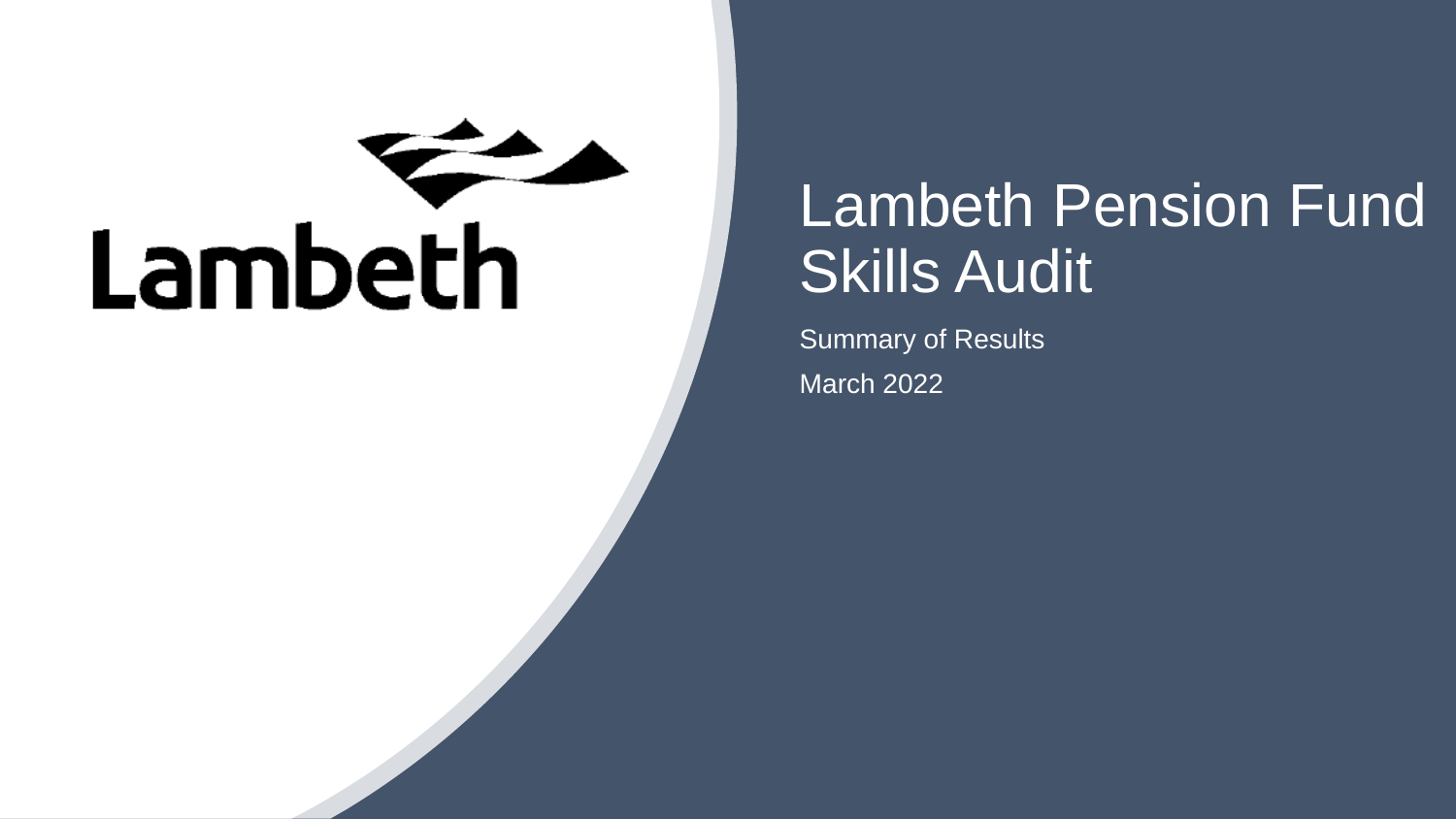## Governance

How well do you understand the role and place of the Pensions Committee/Board within the Fund's governance structure (familiarity with the Terms of Reference and accountability arrangements)?

How familiar are you with the Fund's governing documentation and regulatory background?

How well do you understand pensions law, including legislation, case law and codes of practice?



The majority of respondents feel confident that they understand their roles and responsibilities as members of the Committee or Board, and are familiar with the Fund's key documents, statement of accounts, and the way in which benefits accrue within the Fund. However, there is an even split between those members who feel they have a good understand of the respective Terms of References of the Committee/Board and those who don't, and a greater majority who do not fully understand the legislative background of the Fund and relevant codes of practice.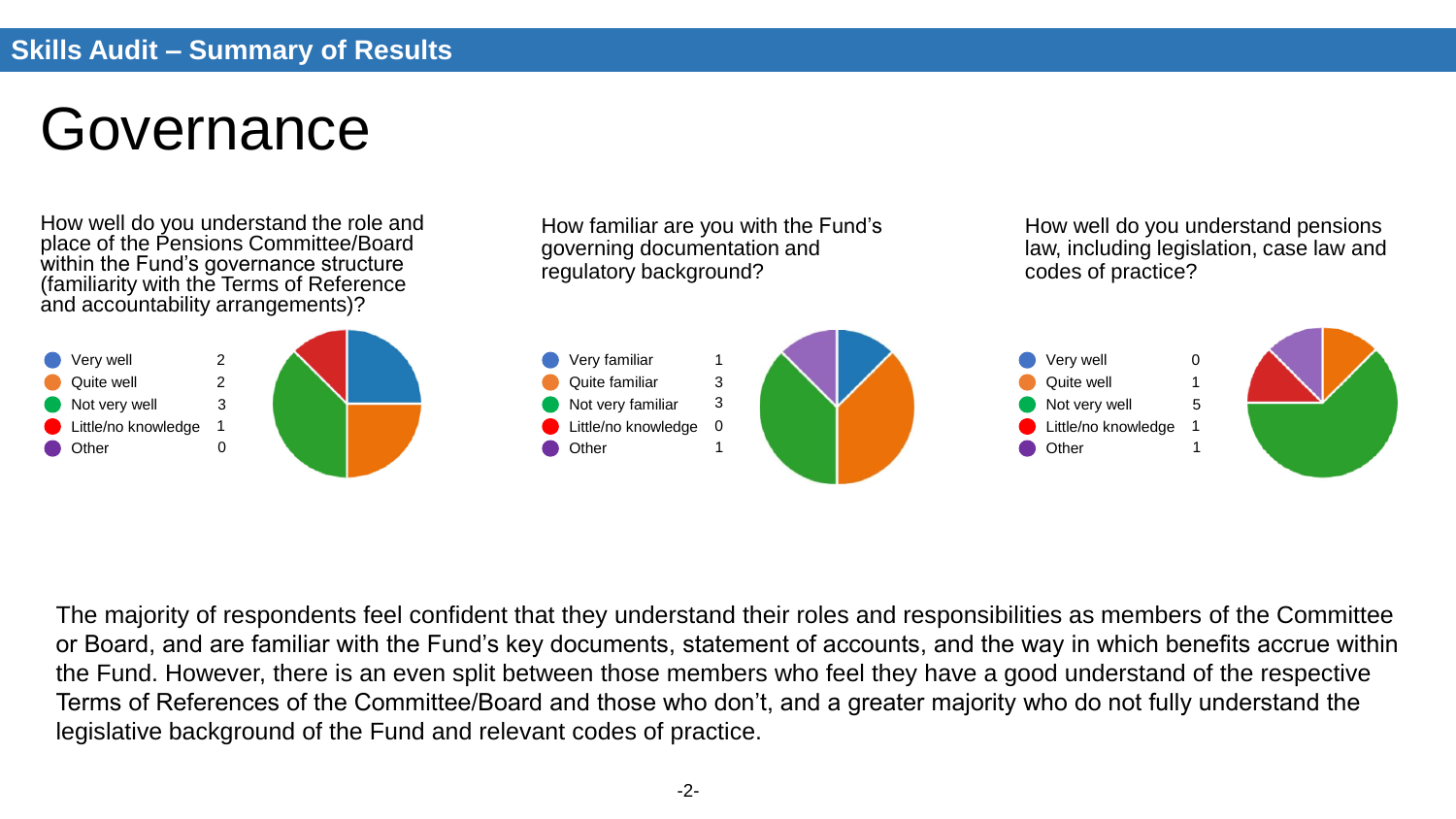## Governance

How well do you understand the seven principles of the CIPFA/Solace Framework on Good Governance and the requirements of the Annual Governance Statement?

How well do you understand the local code of governance/Lambeth Pension Fund Governance Policy Statement?

How well do you understand pension services procurement processes, contract management and relationship management processes?



As shown above, respondents generally feel less well informed about the overall governance structure of the Fund, particularly in regards the wider governance frameworks which both the administering authority and Fund is subject to, as well as the overall procurement and relationship management processes that are in place for the Fund. However, the majority of members feel they have a good understanding of the role of the Fund's professional advisers and service providers and feel confident in their ability to use informed judgment to make decisions relevant to their role managing or supporting the Fund.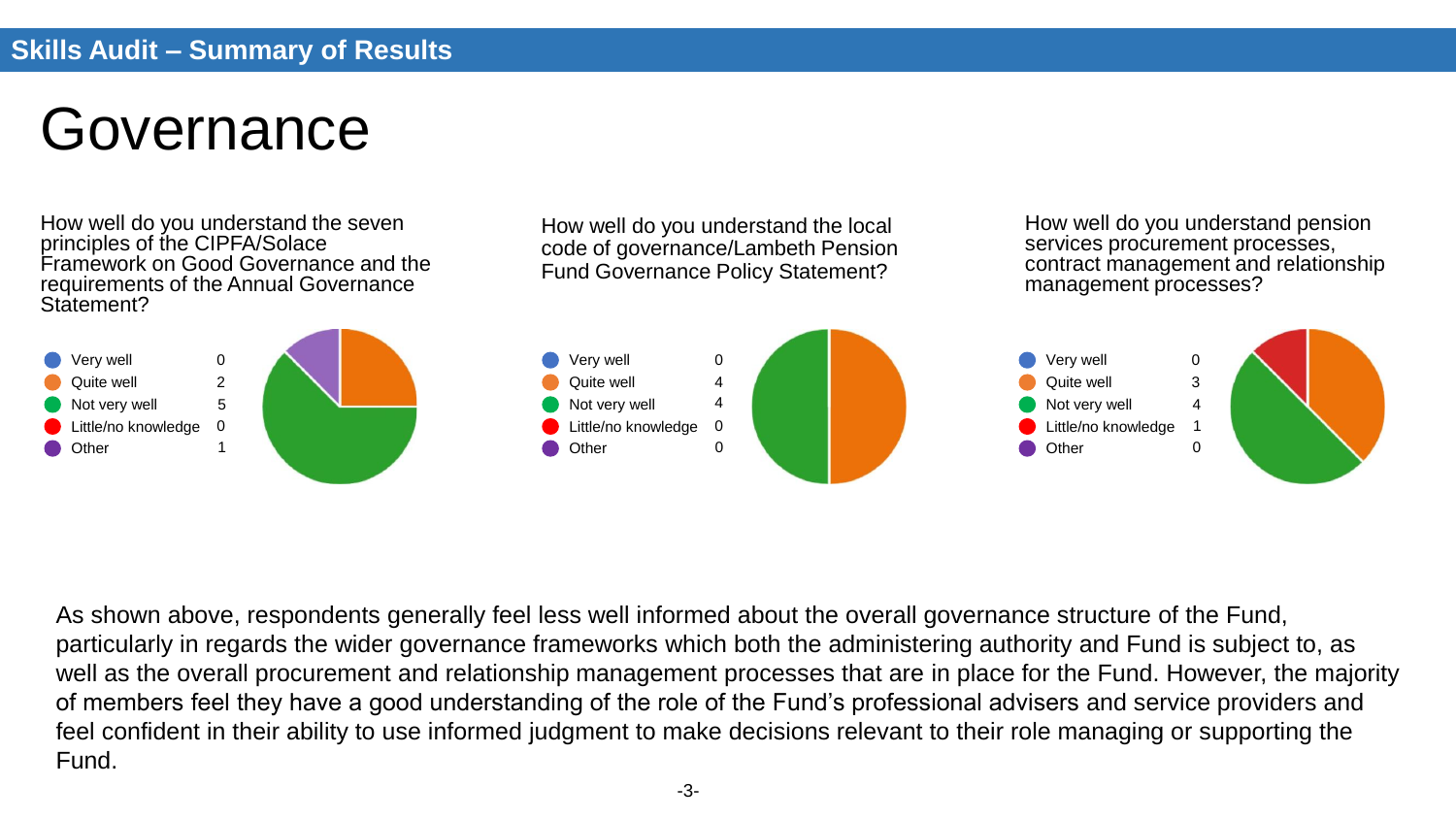# Funding



The overall response to questions on funding are positive, with the majority of members indicating they have a good understanding of the Fund's Funding Strategy and the way in which the Fund is funded. Almost half of respondents are less confident in their knowledge of the actuarial methods adopted by the actuary in undertaking the Fund's triennial valuation and deriving its funding level, and the same number indicated they do not fully understand the Fund's cash management strategy.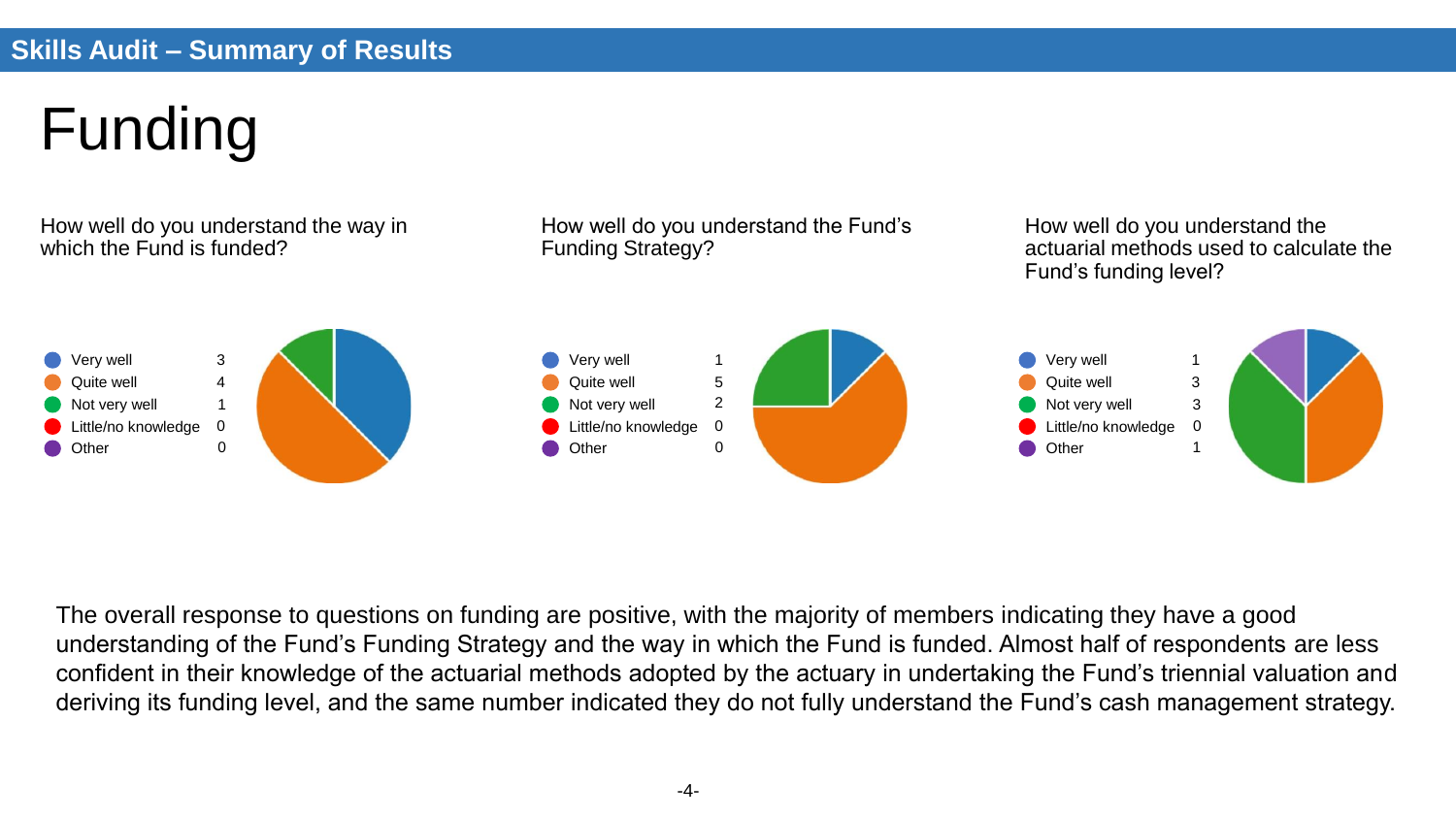#### Investment

How well do you understand the Fund's overall investment strategy?

How well do you understand the rationale for the Fund's current benchmark asset allocation?

How well do you understand financial markets and products as they relate to pension funds?



Responses to questions on investment related matters are, in the main, skewed to the positive with most respondents indicating a good understanding of the Fund's overall investment strategy, the wider pooling agenda, Lambeth's approach to pooling, and the Fund's investment performance objectives. Half of respondents indicate a lack of understanding about the benchmark asset allocations adopted by the Fund as part of its investment strategy, and almost half again suggest more training on the wider financial markets and asset classes available to the Fund might be worthwhile to address knowledge gaps.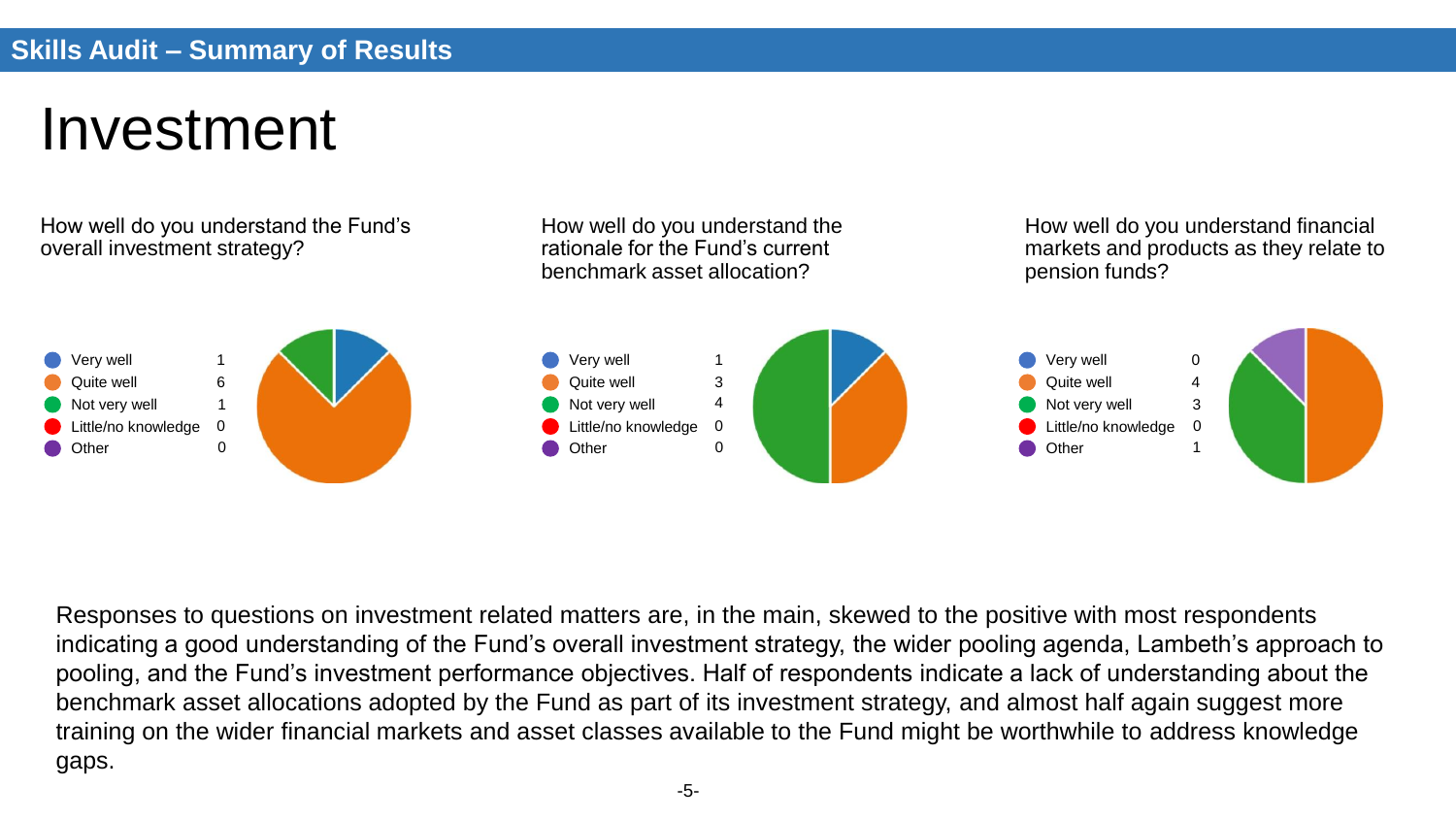## Administration

How well do you understand the administration function and processes of the Fund?

How well do you understand the role and functions of the external auditor and who currently undertakes this role?

How well do you understand the financial statements that the Fund must produce and the principles it must follow to produce them?



The administration questions focused predominantly on the financial statements and audit process as opposed to the processing of benefits and member administration. In most cases there is a fairly even split between those members comfortable with their level of knowledge in this area and those who are not, evidenced in the above charts which suggest mixed levels of understanding around the overall administration function as well as the role of the external auditor and the principles that guide the production of the Fund's annual financial statements. Responses were equally split on the arrangements for the appointment of auditors and the assurances that external audit provide.